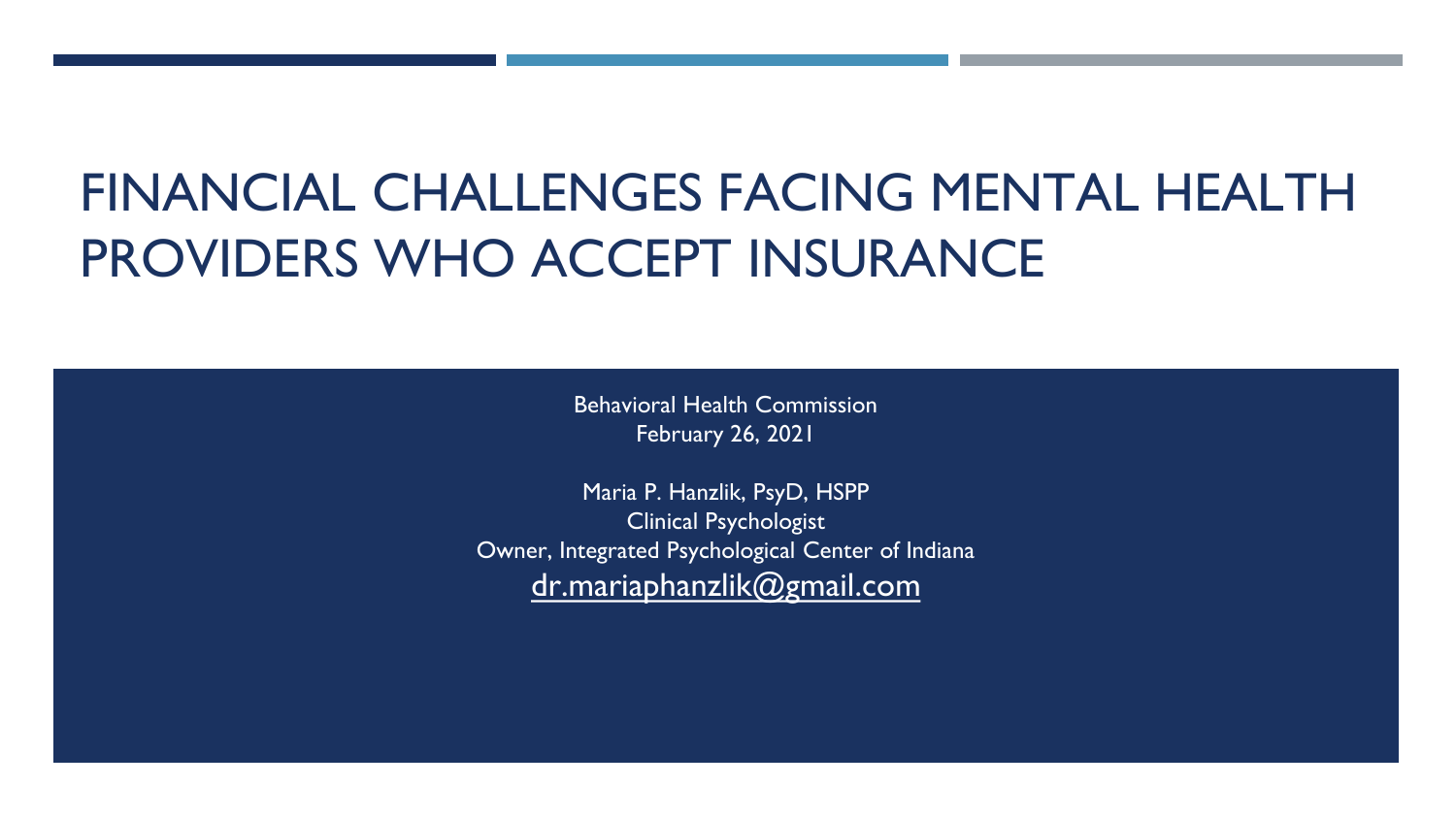

# **Business management logistics**

# ■ Challenges

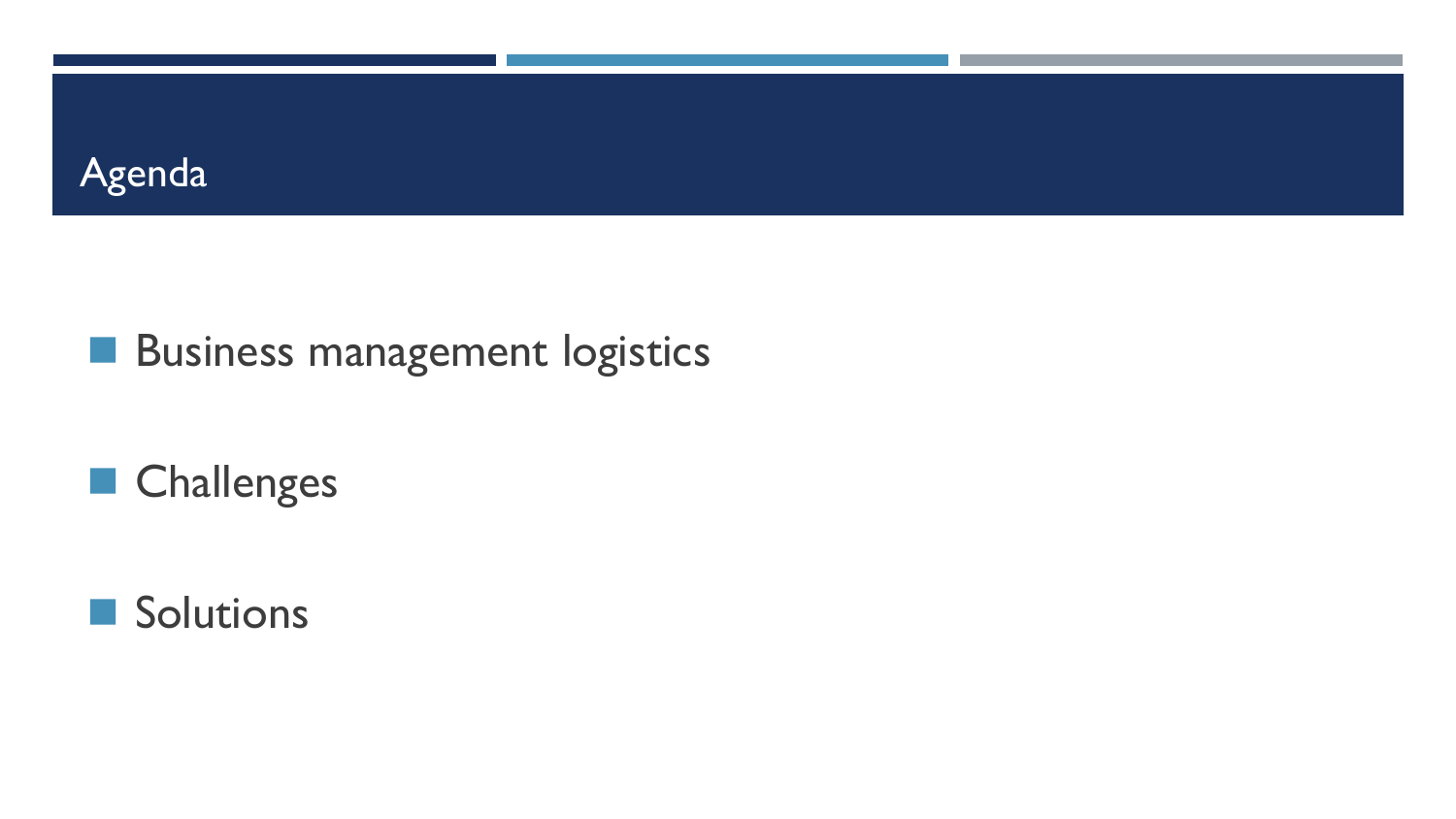### Purpose

### ■ Identified Behavioral Health Commission Survey Priorities & Factors:

- Workforce shortage of mental health professionals
- Financial sustainability
	- Noncompetitive Pay
	- **Low Reimbursement Rates**
	- General Issues Obtaining Reimbursement

<https://www.in.gov/fssa/dmha/files/Survey-Responses-IRC-Responses-Abridged.pdf>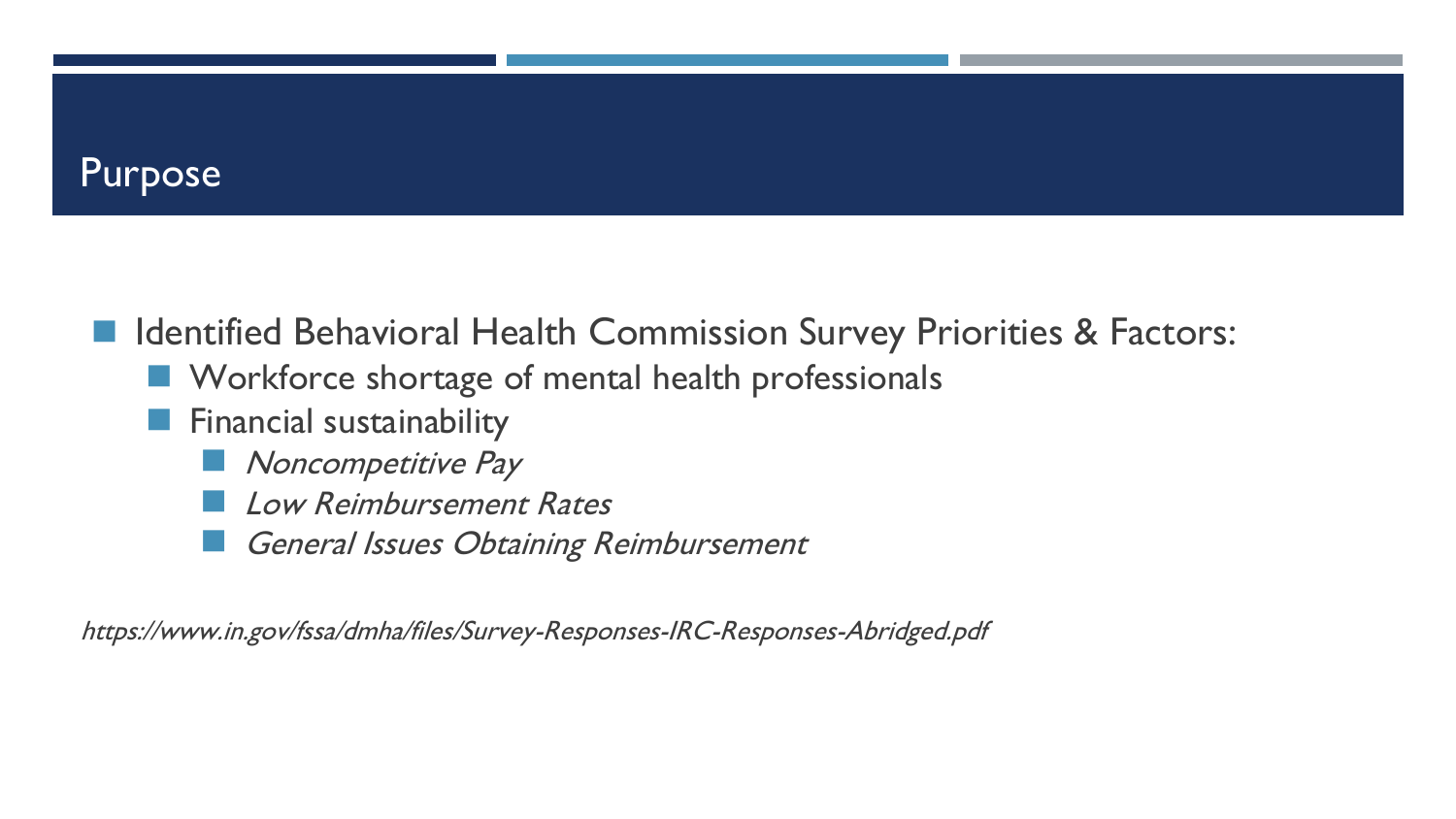# Costs of Conducting Business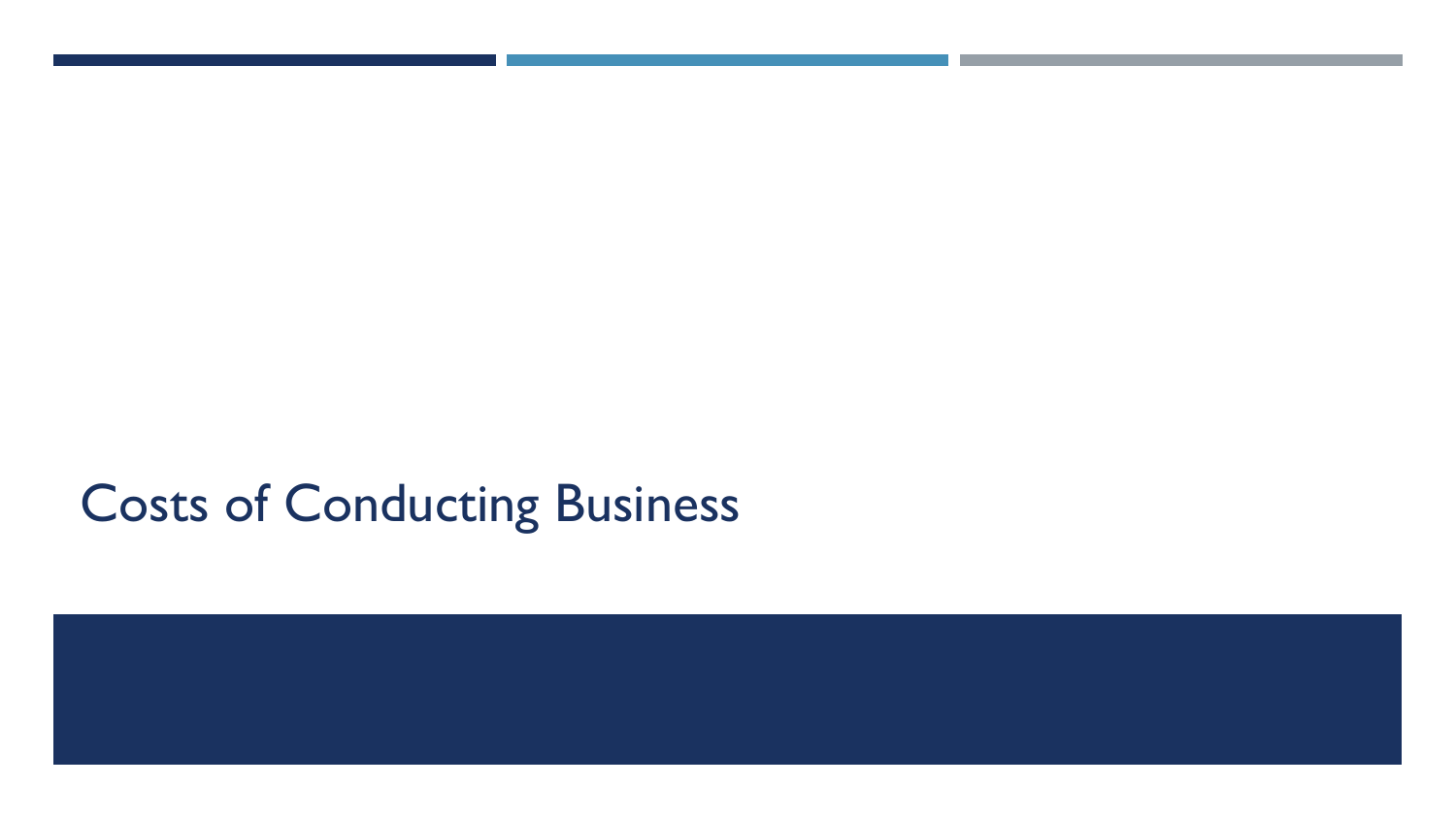### Monthly Practice Expenses: Solo practitioner, base expenses

- ◼ Rent: 500 sq feet (\$16-\$20/sq ft.)= **\$600-\$800**
- ◼ Liability Insurance: **\$600-\$800/year** or **\$50-\$70/month**
- ◼ Business Insurance: **\$30/month or \$400 annual**
- Marketing:
	- ◼ Website: **\$50**
- Utilities:
	- ◼ Internet/Phone: **\$100**
	- HIPAA-Compliant Email: \$15
- Billing:
	- ◼ .49/claim **(\$60/month)**
- ◼ Continuing Education: **\$600/year** (\$30/credit hour, 20 credits/year)
- Taxes: 25%-35%
	- Self-employment, state, federal taxes

Total Basic Monthly Expenses: **\$900-\$1200/month or 12,000 to \$14,000/year**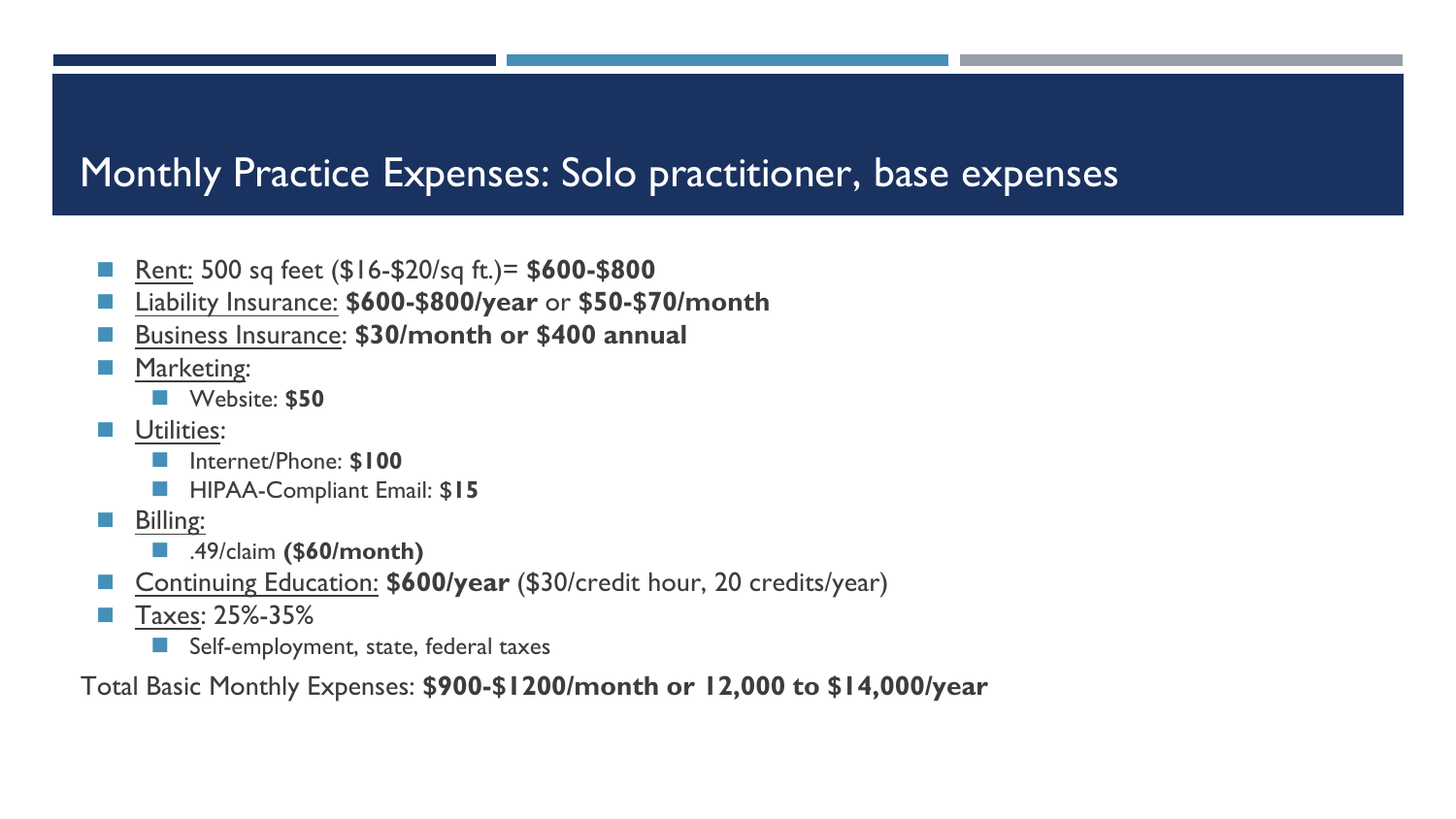### Additional Expenses

- Electronic Medical Record System: \$50/month, \$600 annual
- ◼ Electronic Appointment Reminders: **.14/reminder (\$60/month, \$720/year)**
- ◼ Credit Card Processing Fee: **2.6%** on every transaction
- ◼ Accounting Software: **\$50/month, \$600 annual**
- Professional Services (accountant, legal): \$1000-\$1500 annual
- ◼ Administrative/Billing Services: **\$1200/month** (20 hours/week)
- ◼ Additional Marketing: **\$50-\$400** 
	- **Psychology Today, Google Ads**
- **Professional Memberships:** 
	- ◼ Local association: **\$235** annual
	- ◼ National association: **\$247** annual
- **Psychological Testing Supplies: \$100-\$1000**/month
- ◼ Student Loan Payments: **\$1000-\$2000/**month
	- **PsyD Program Student Loans: \$200,000-\$400,000 over the life of the loan**
- Health Insurance:
	- Exchange: \$500-\$1200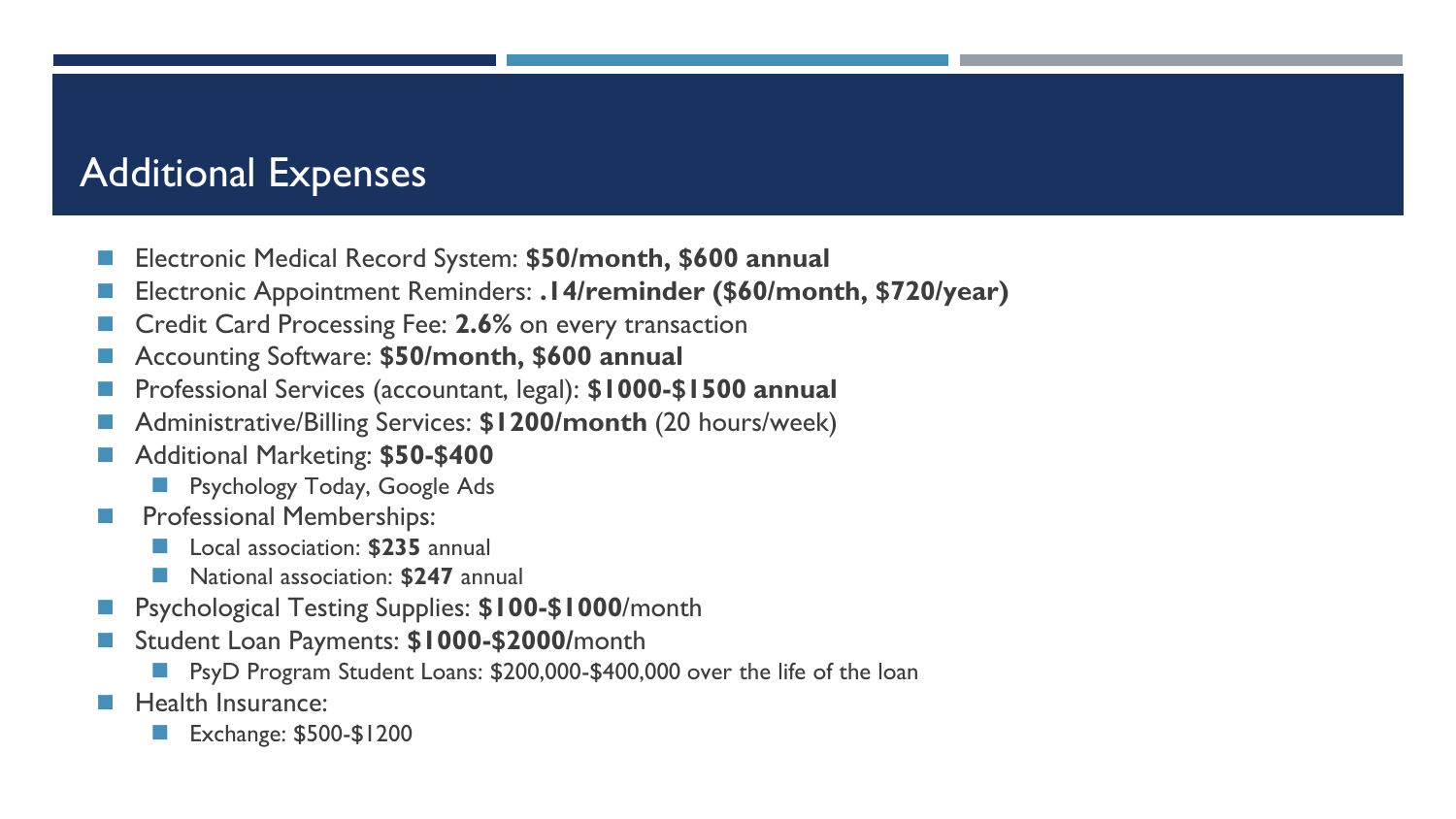### Time Expenses\*

- **Billing submission**
- Calling insurance companies to inquire about denied claims (10-60 minutes)
- Resubmission and payment
	- $\blacksquare$  14-60 days
	- Interferes with flow of business
- Time-intensive (45 minutes) care reviews to ensure medical necessity.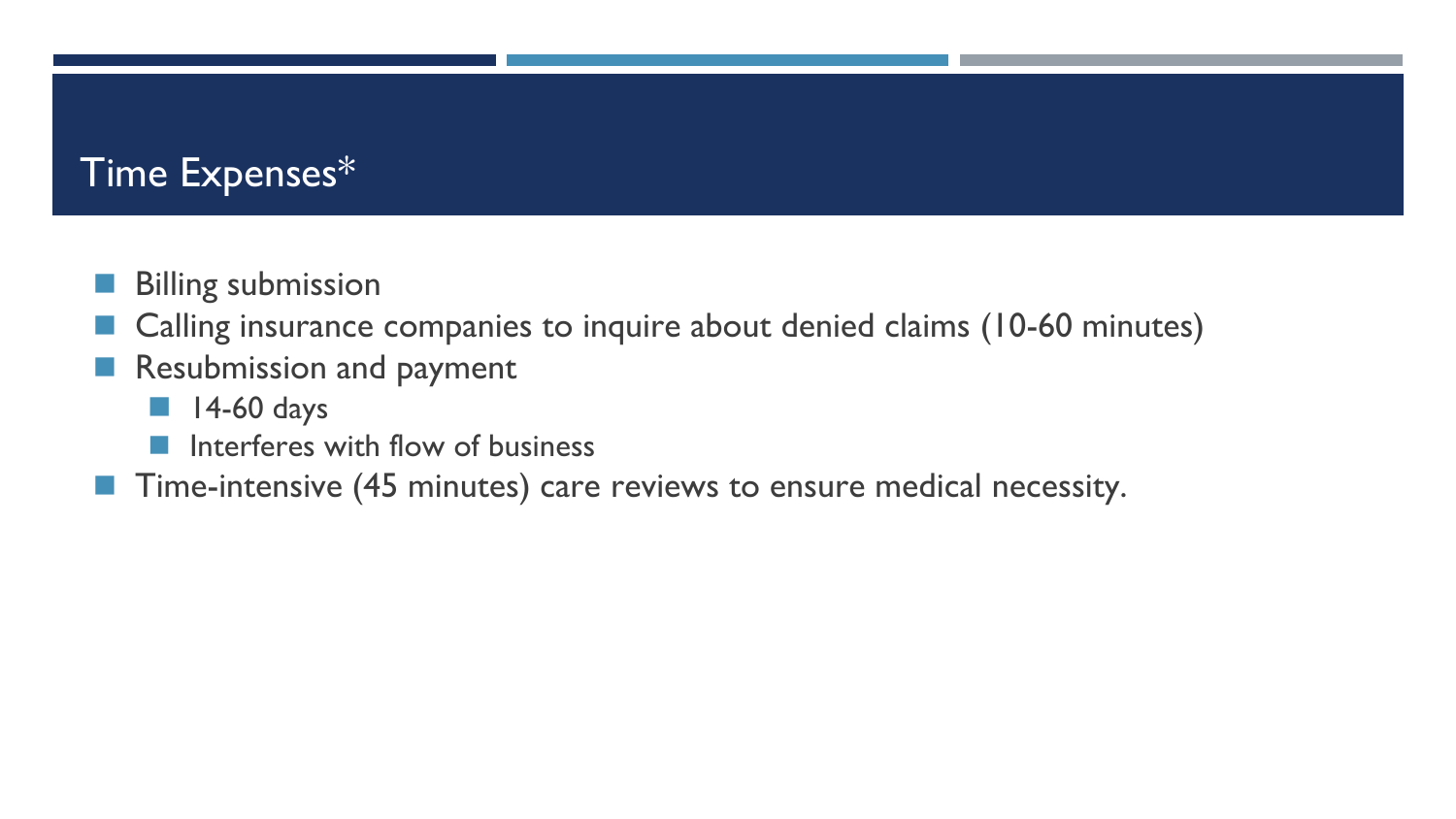### Reimbursement Examples: Percentages of Actual Rates



\* Both commonly do not agree to rate increases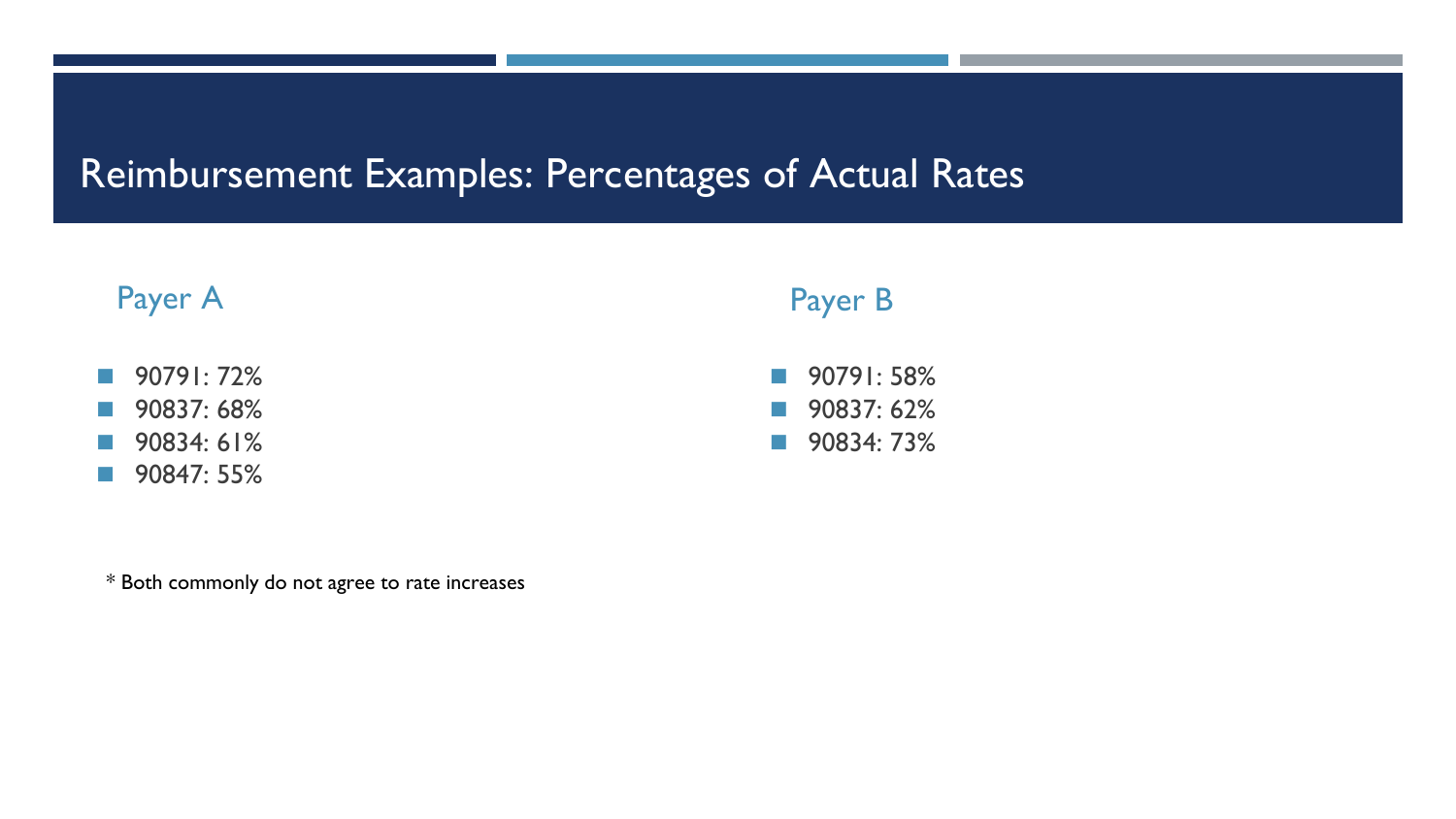### Reimbursement Examples

#### Payer Rates Ranges: Psychologists\*

 90847\*\* (Family therapy, 50 minutes): \$100-\$110 90791: Diagnostic Evaluation= \$120-\$150 90837 (53+ minute psychotherapy): \$115-\$130 90834 (38-52 minute psychotherapy): \$70-\$90

\*Note: Rates are lower for masters-level providers \*\*Lower than 90837 (-\$26)

#### Income Examples

#### **Scenario 1**:

- 25 patient contact hours<sup>\*</sup> per week x \$130/session x 46 weeks= **\$150,000**
- $150,000 \times .70$  (taxes)=

105,000 annual

- 14,400 annual (base) expenses= **90,600\***
- **-12,000 (additional expenses)= 78,600**

#### **Scenario 2:**

■ 25 patient contact hours per week x \$70/session x 46 weeks= **\$80,500**- base expenses- taxes**= \$45,270; \$34,270** with additional expenses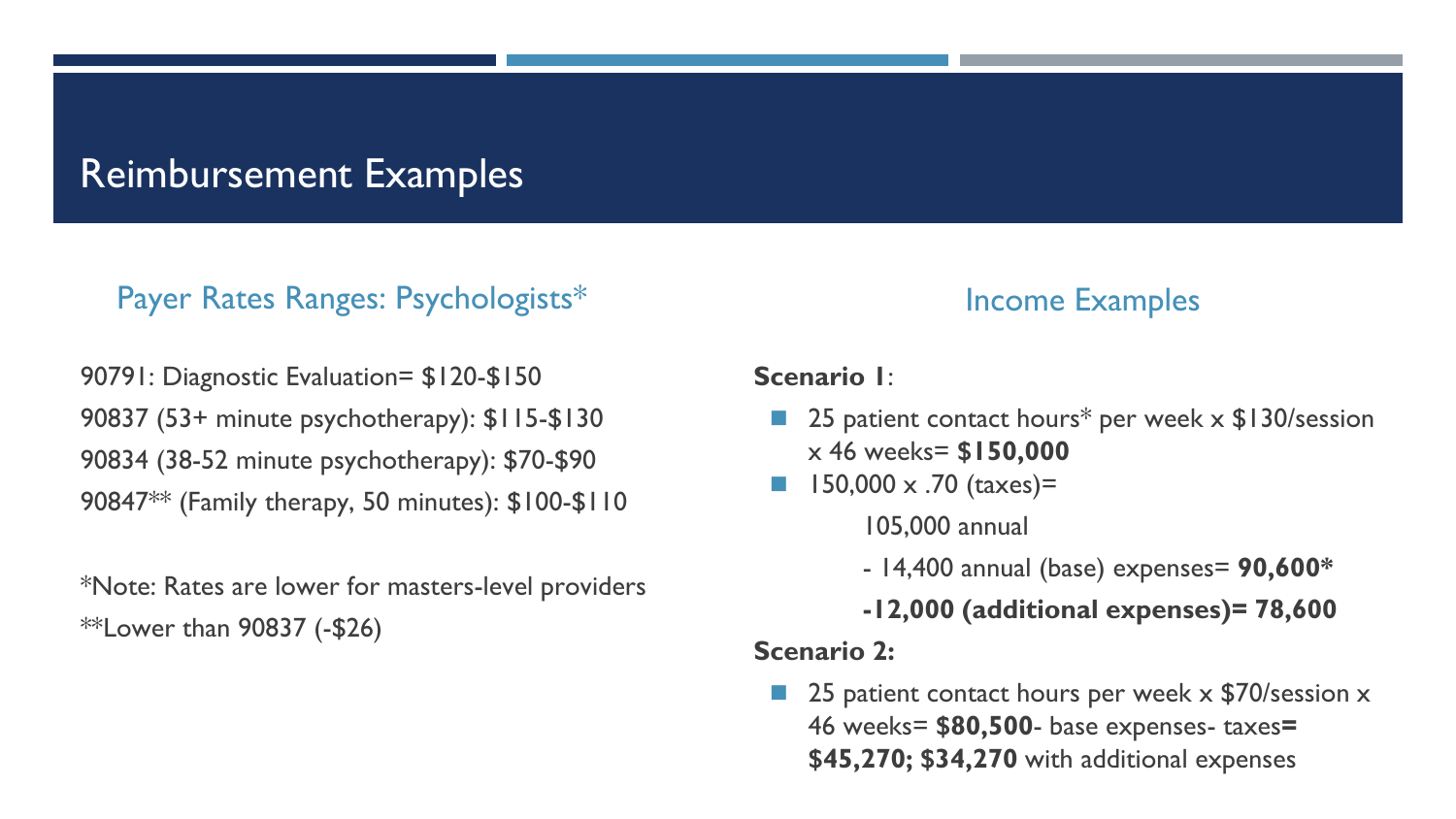## PROBLEM 1: LACK OF STANDARD INCREASES AT A REGULAR RATE WITH SOME PAYERS

- There is a lack of standard reimbursement increases, even a customary cost-of-living increase, across insurance companies.
	- No increases in allowable rate reimbursement since *at least* 2011, but possibly prior.
	- Attempts at rate increases are met with a comment: We are not increasing rates at this time.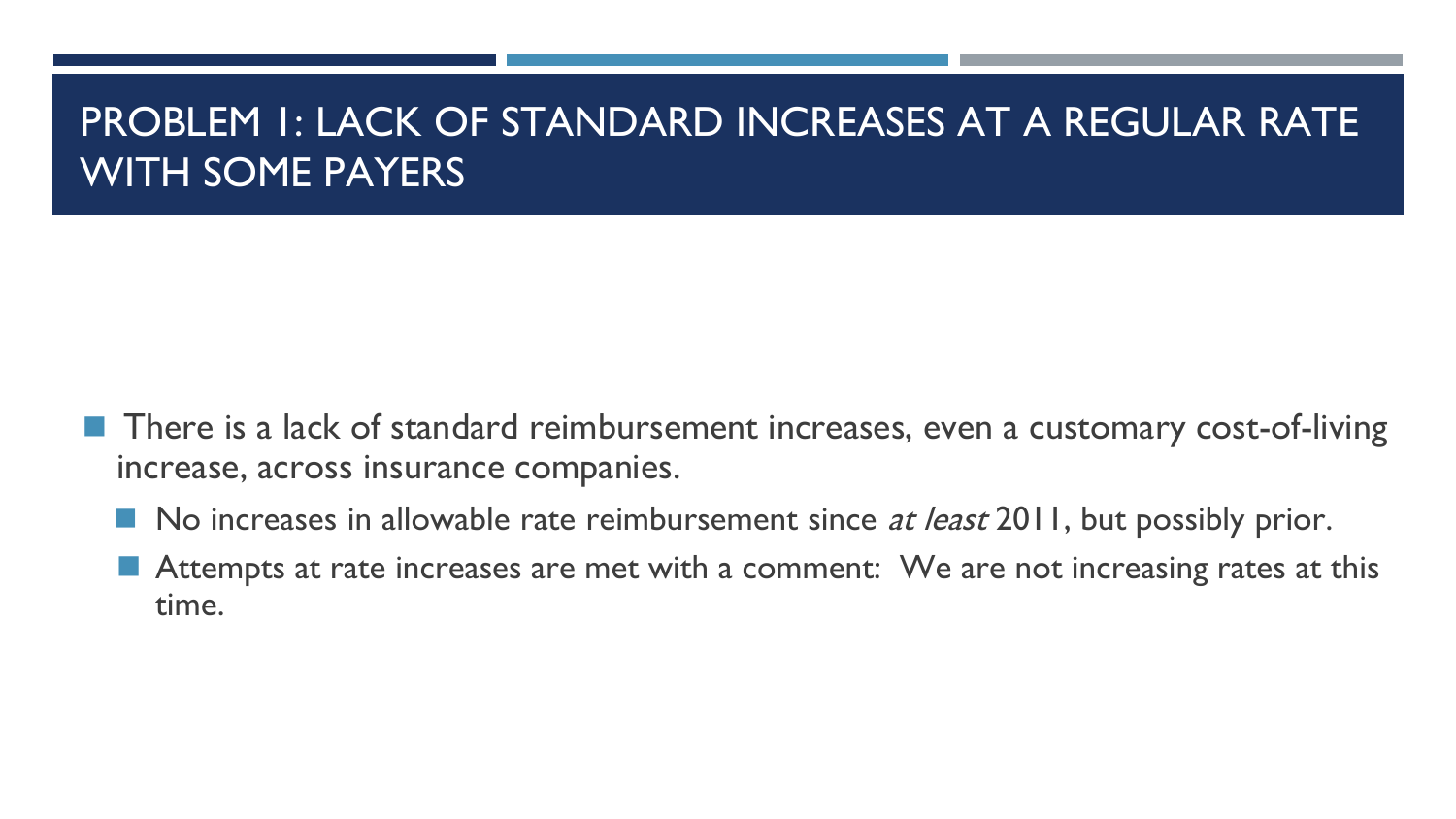### PROBLEM 1: LACK OF STANDARD INCREASES AT A REGULAR RATE WITH SOME PAYERS

- Negative Impacts:
	- Psychologists are faced with the decision to accept the allowable rate or discontinue the contract with the provider.
	- Increase risk of burnout for psychologists due to financial stress yet growing costs of living and conducting business.
		- Primary way for psychologists to increase income in private practice is to see more patients, but there is a natural cap for that.
	- Fee-for-service model:
		- Only for those with certain niches
		- Only in certain markets (more affluent)
		- Reduces accessibility to care for a range of patients with mental health conditions.
		- Type of treatment is not sufficient if patients are asked to schedule appointments less frequently due to cost.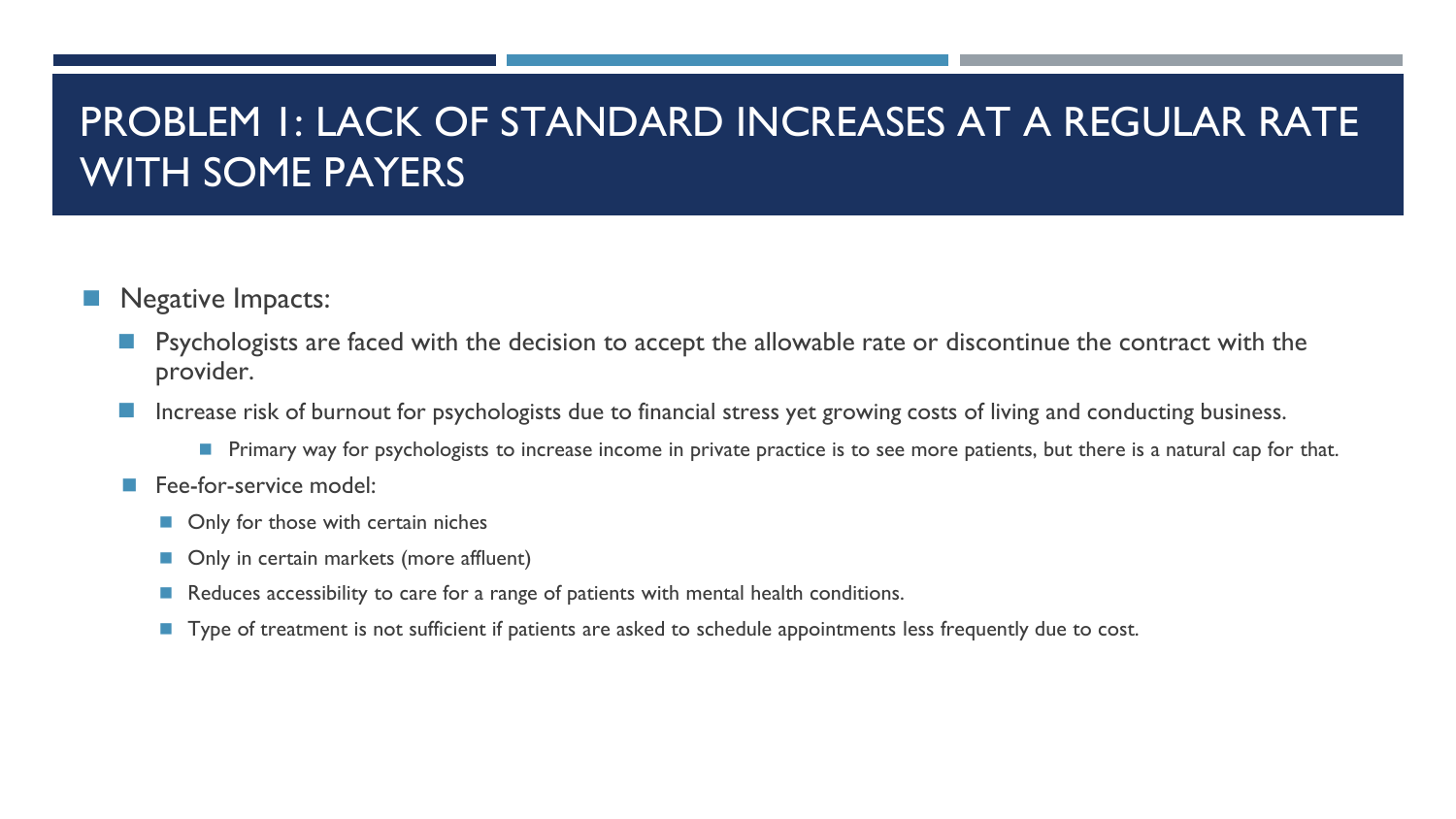## PROBLEM 2: THREAT OF "CLAWBACKS"/IMPOSITION OF INAPPROPRIATE CARE GUIDELINES

- Common CPT service codes for therapy include 90837 (53+ minute session) and 90834 (38+ minute session).
- Some insurance companies begin to dictate and threaten audit or recoupment of reimbursement for providing "too many" 90837 sessions.
- Clinician should dictate what is appropriate based on their patient.
- Unnecessary "clawbacks" can cost psychologists and other mental health providers thousands of dollars.
- Limitation on length of time providers can bill for a service (3 months), clawbacks longer statute of limitations (can occur years after).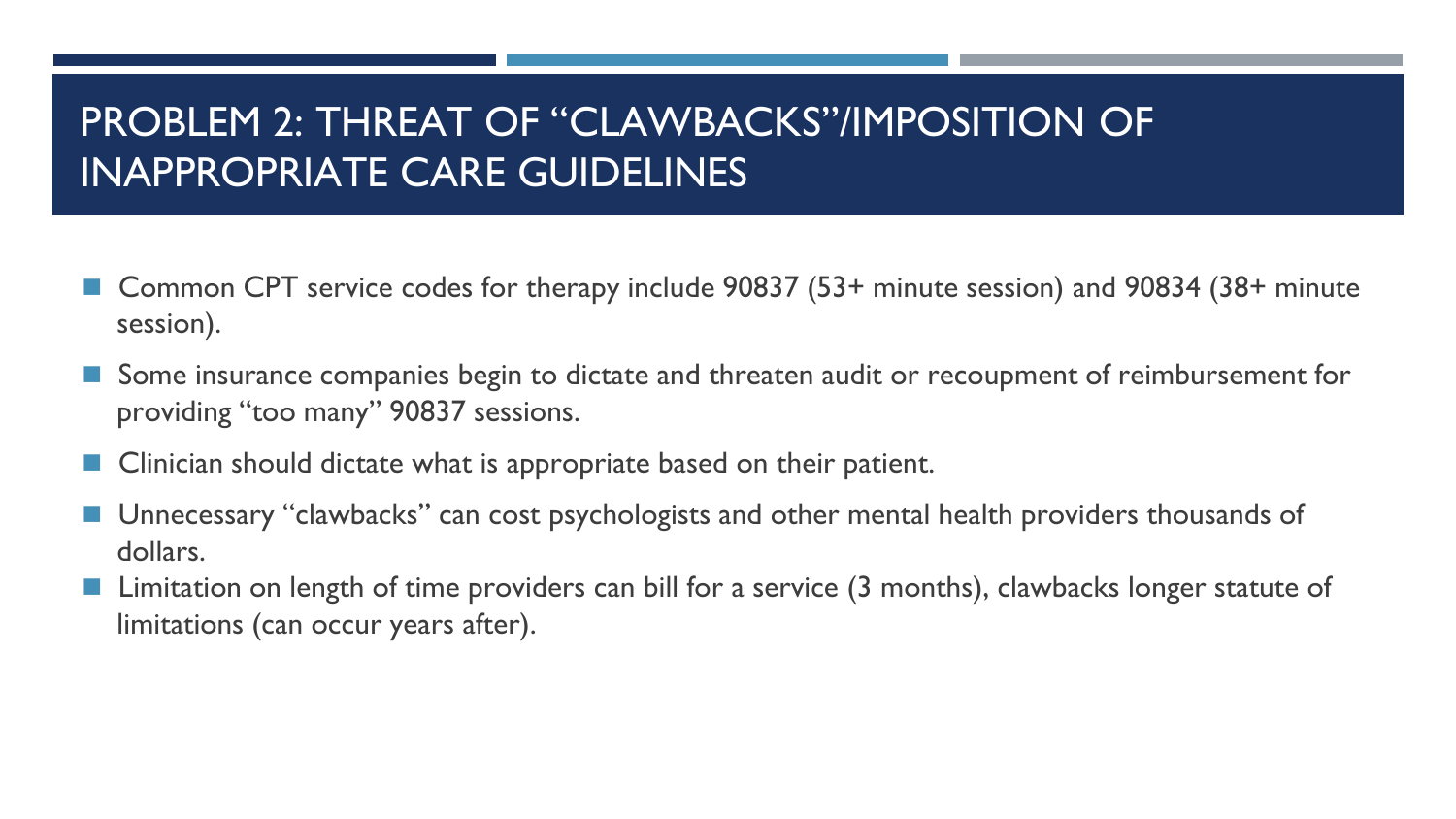### **Anecdotes**

with the stress of not being paid." "I have started coming off of a number of insurance panels due to continued low pay, interference with care recommendations, and the risk of being audited. I know some of my patients won't be able to continue therapy services with me that they need, which I feel conflicted about, but I also can't continue dealing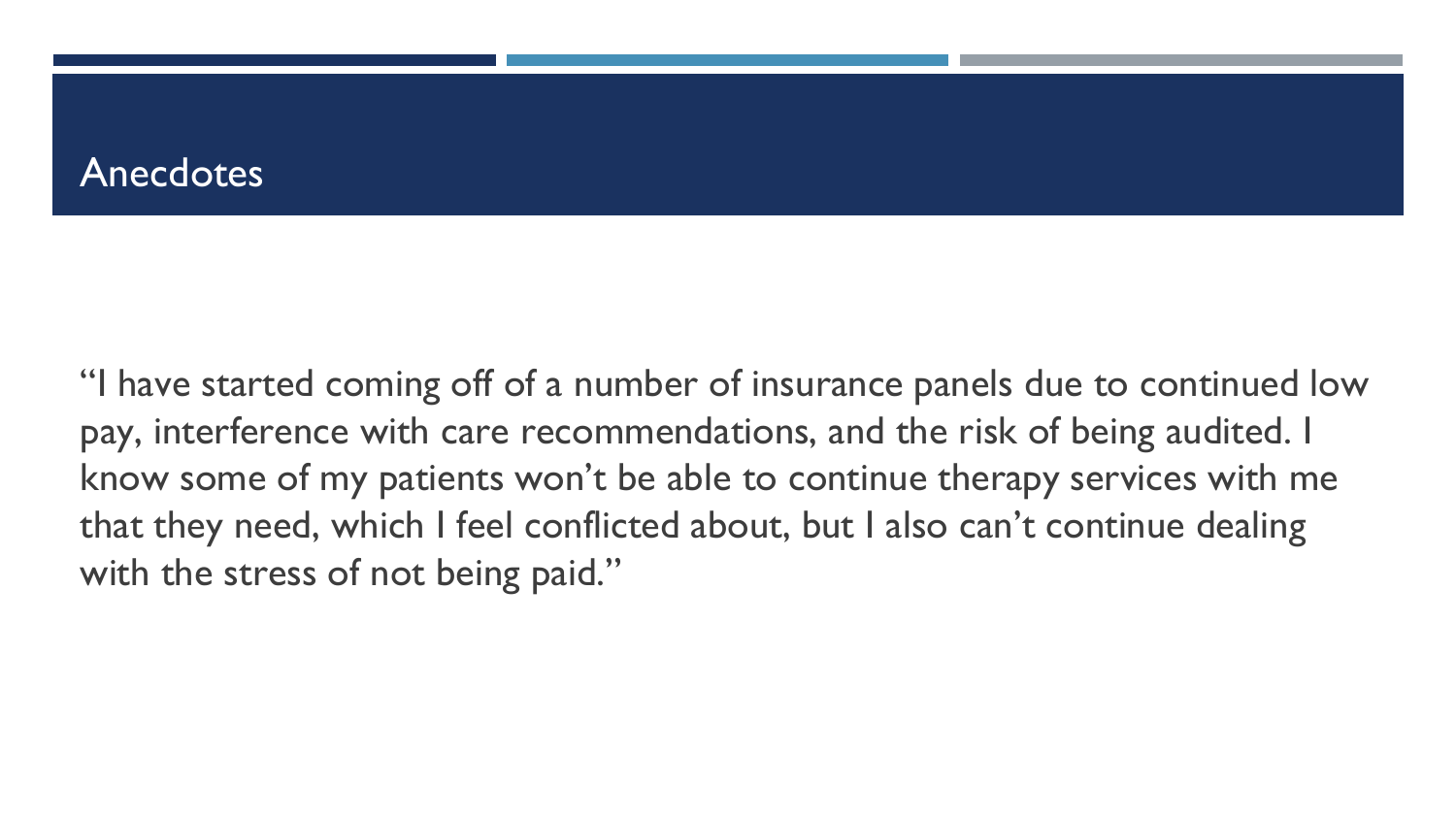incentive--they're working toward something, they are going to be making more, and "What insurance pays out does not increase. My spouse goes to work and gets a raise every year. Most people in other industries, their pay amount goes up every year based on either cost of living or merit, how well they are doing their job. For us, it never goes up. This is a recipe for burnout. I'm making the same amount per clinical hour as when I started in this field 10 years ago. Most people in other fields have there's potential for growth--whereas in psych, there's none of that, which really leads to burnout, because it feels like you are doing the same thing day in and day out. If you are just seeing patient, patient, patient, there's no way to overcome that. The way to increase income is to see more patients, and even though the need is there, it is just not sustainable. I've considered leaving the field more than once."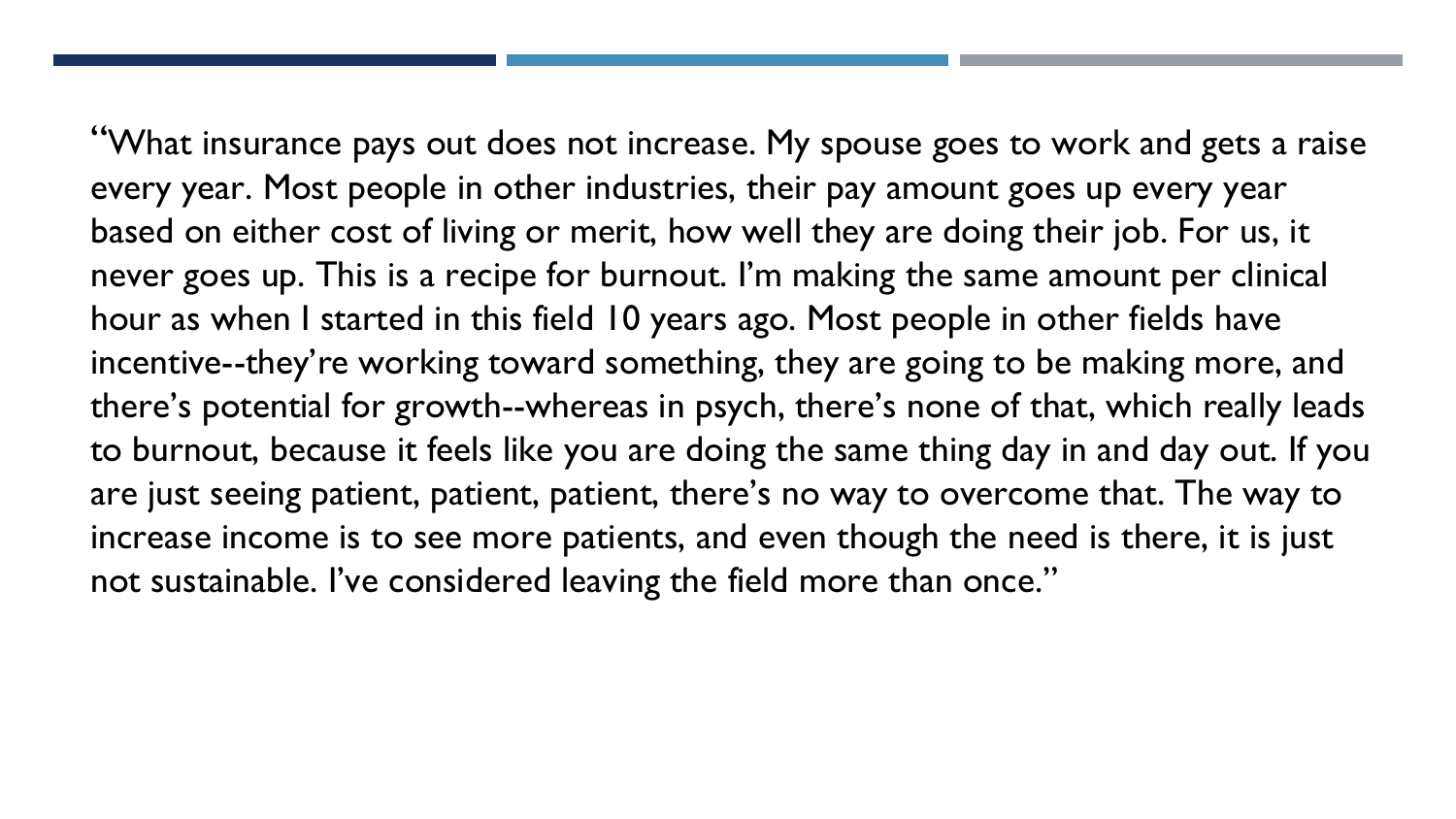too much time. I spent an hour on the phone with insurance earlier "It does not make financial sense for me, at this stage of my career, to take the hit I get from insurance companies. I think I (and the rest of our field) deserves to be paid fairly. Doing all of the necessary tasks takes today, which is an hour I could have been helping someone."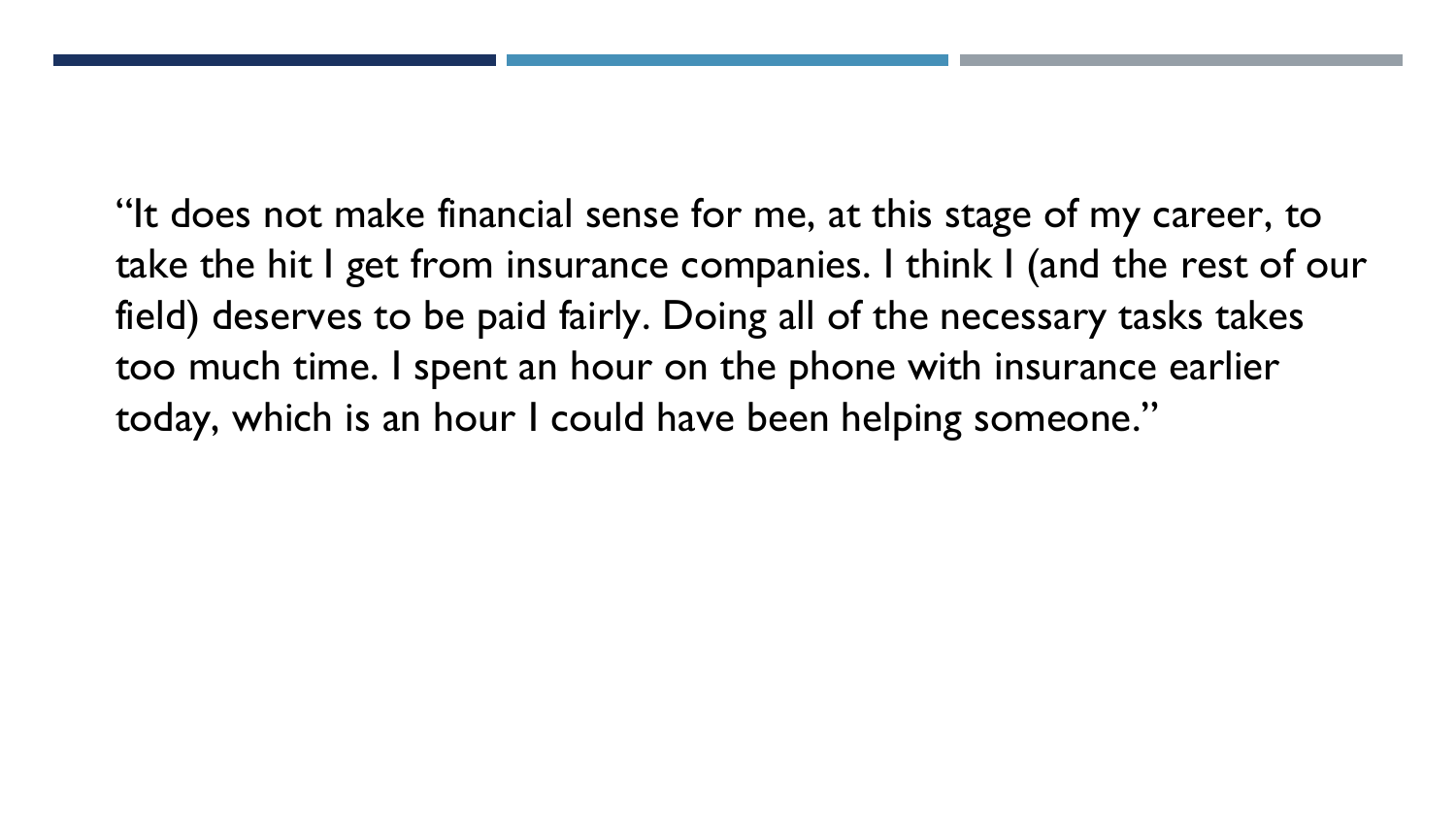"We tell our patients that taking care of ourselves and being filled up is vital for ensuring we are able to maintain our mental health and well-being. access therapy and psychological evaluation services they need. I have to This is particularly true in fields where we care for others, like in the mental health field, for those who are involved with providing direct services. I frequently feel taken advantage of by insurance companies. They hold the power. They determine my income. I can ask for a raise, and they say no. My choice are to stay within the system and just 'take it' or come off of panels with the knowledge that many people will not be able to contend with how I feel about making those choices."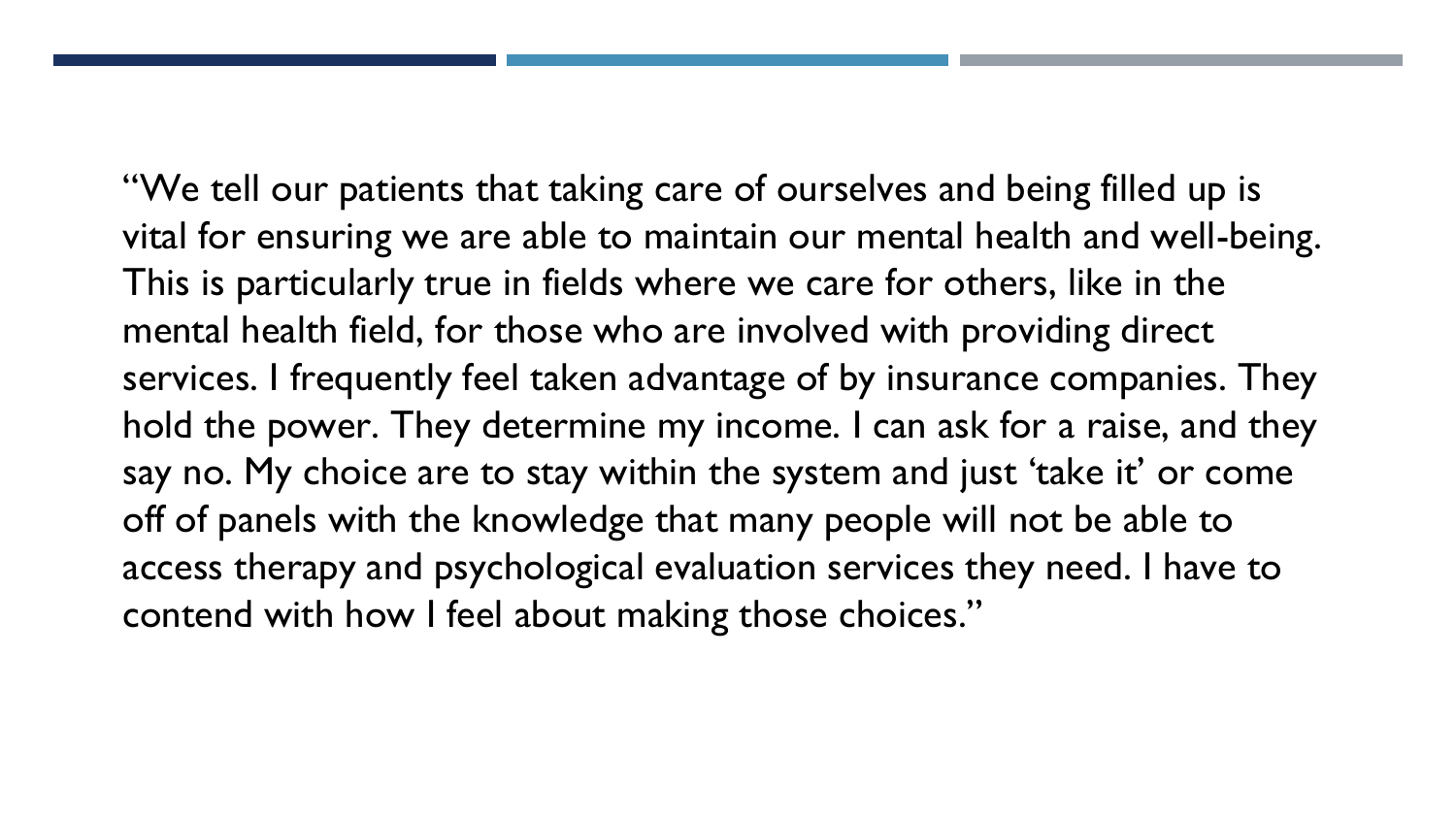# Proposed Solutions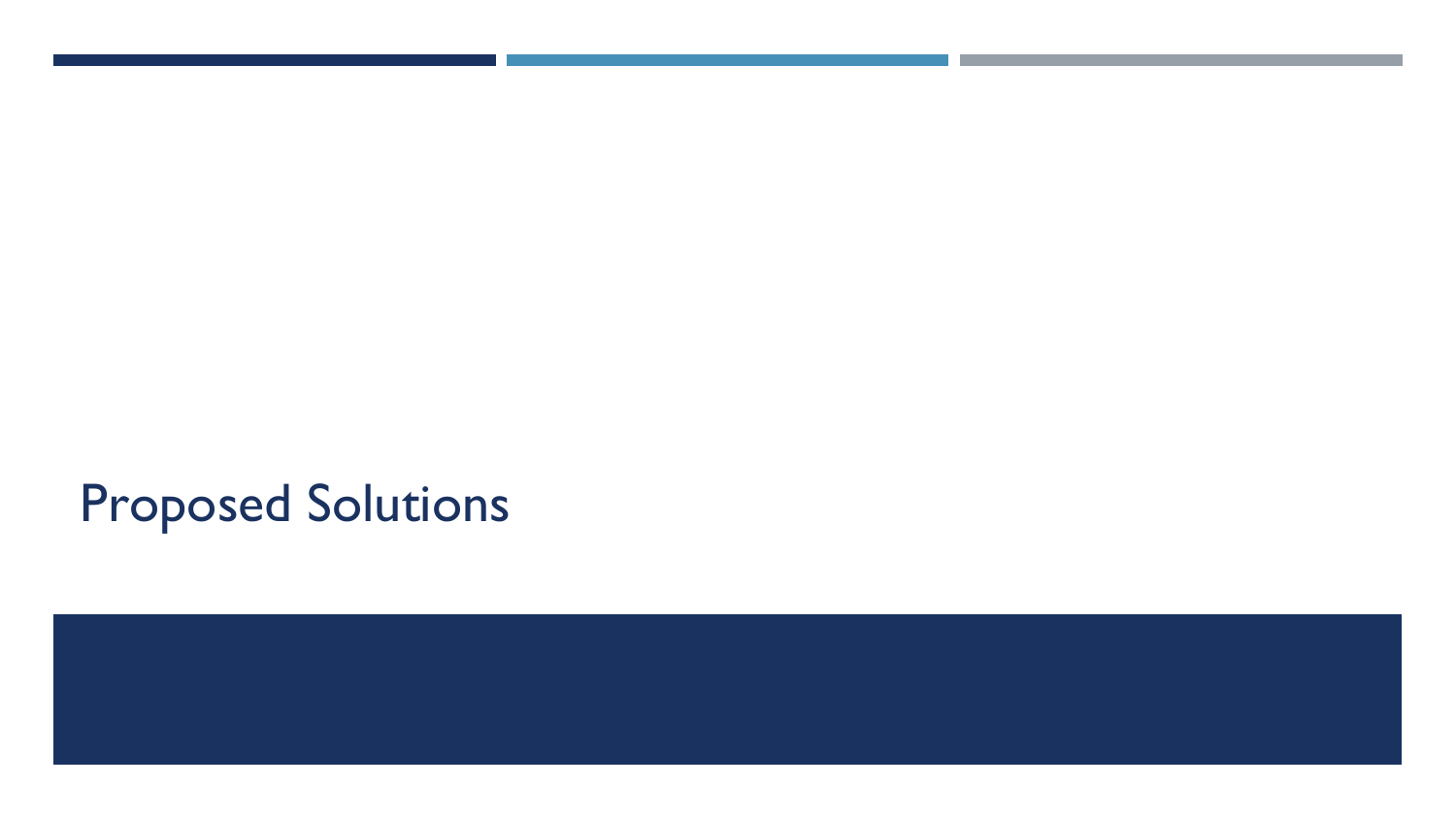### PROPOSED SOLUTION 1

■ Minimally, annual cost-of-living rate increases as standard practice.

- Merit rate increases for eligible clinicians with specific criteria met:
	- Number of years in the field
	- Advanced trainings and certifications (EMDR, TF-CBT)
	- Board certification
	- ◼ Treatment of specialized populations (e.g. Spanish-speaking, rural, psychological testing)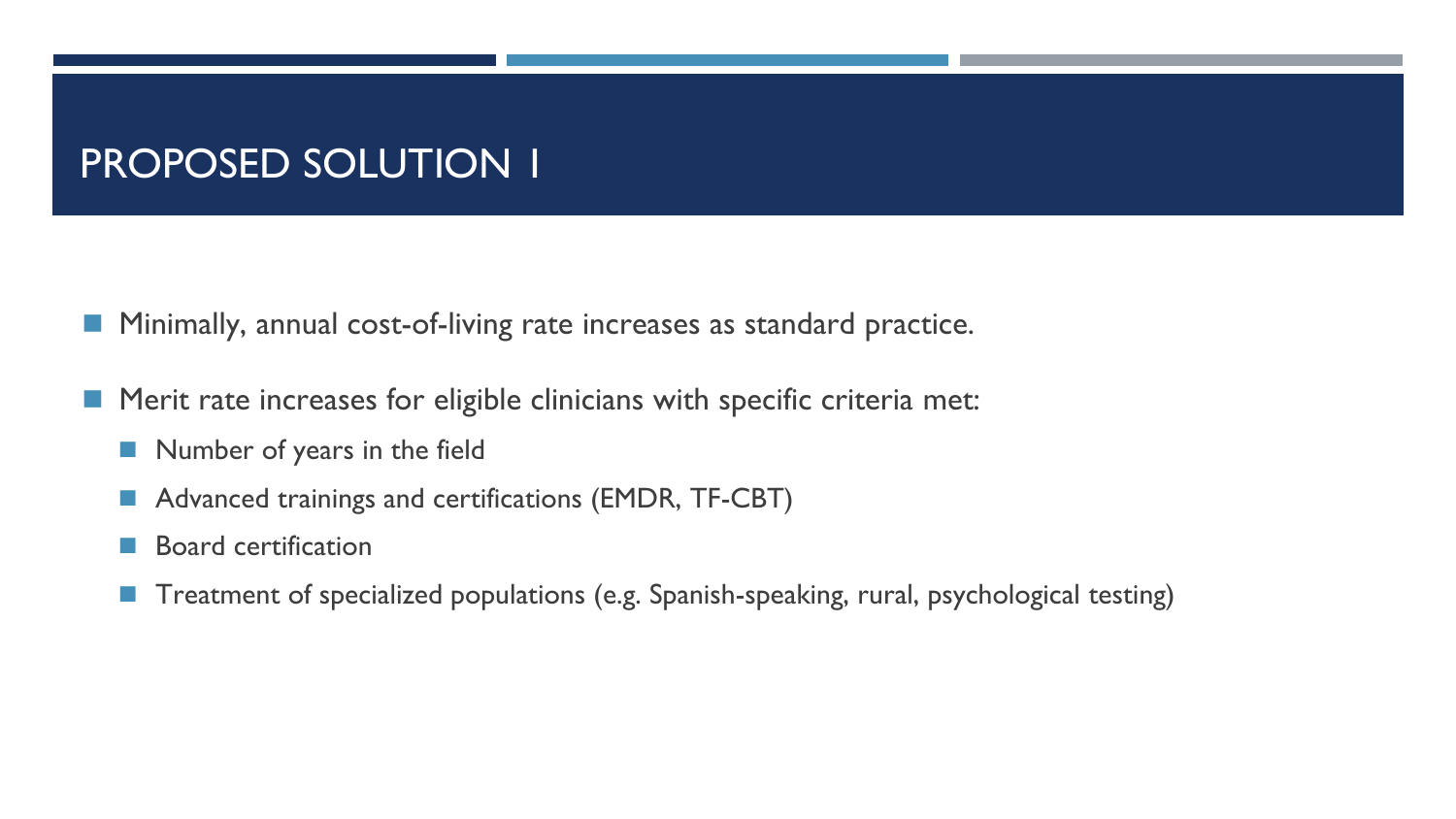## PROPOSED SOLUTION 2: MAKE INCIDENT-TO-BILLING FOR THERAPY SERVICES PERMITTED ACROSS PAYORS

- In other states, insurance companies reimburse for covered services provided by master's and doctoral interns (pre-licensed behavioral health interns and postdoctoral fellows)
- Trainees must be:
	- Working toward clinical state licensure.
	- Under the clinical supervision of a fully licensed contracted provider.
	- Trainee is not added to a group nor are they contracted with insurance.
- This practice occurs in many states across the country, including our neighbors in Illinois (BCBSIL)
- Benefits:
	- Increased access to care for patients in an affordable way.
	- Less strain on training programs to find suitable training clinics.
	- More training sites available to open and practitioners willing to take on students to provide quality training because their efforts will be reimbursed.
	- Already precedence:
		- Conducted successfully in neighboring states.

Reference:

http://www.pages02.net/hcscnosuppression/illinois bluereview may 2018/il br providers may 2018 billing/